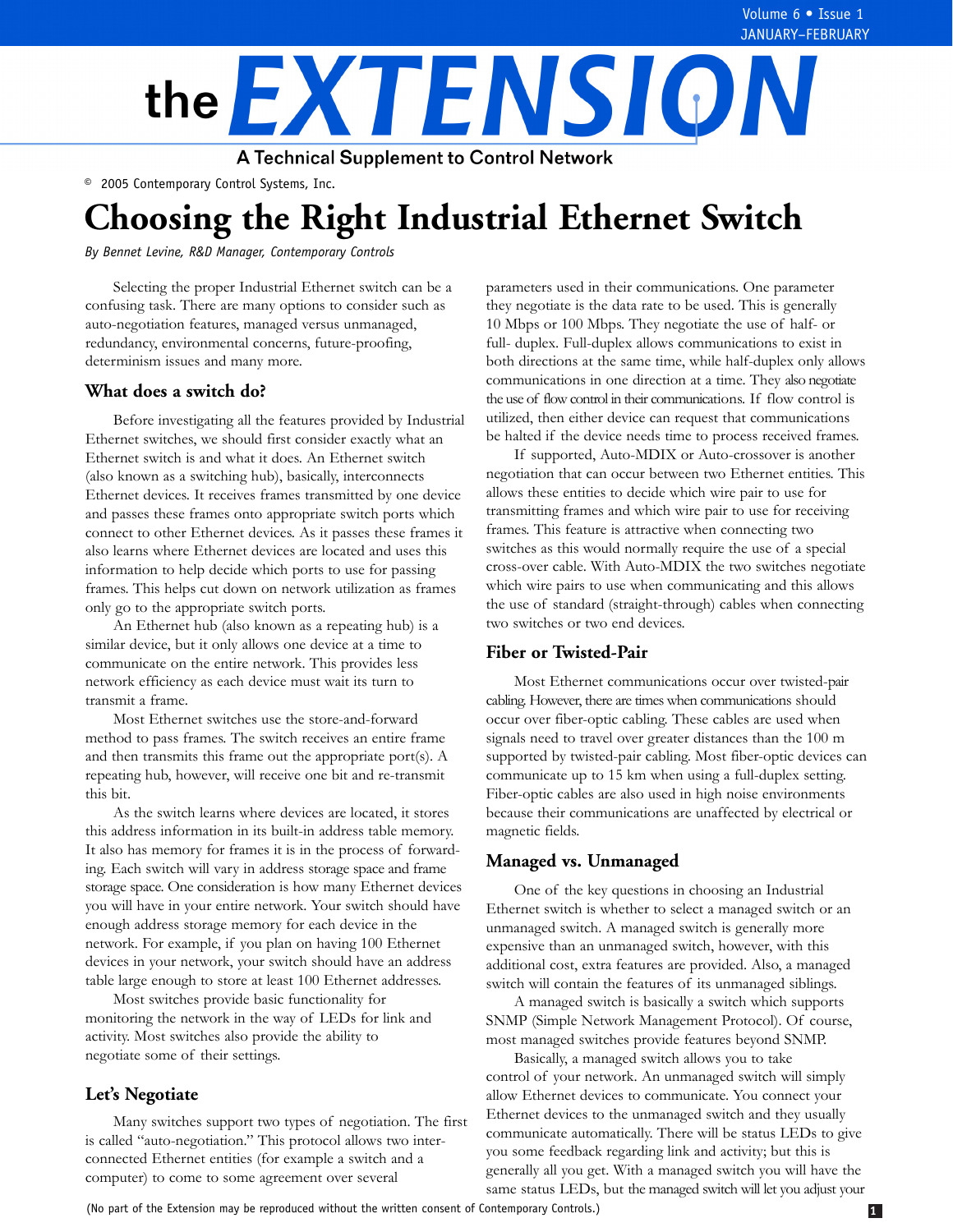communication parameters to any setting you desire and let you monitor the network behavior in a number of different ways.

For example, in systems that communicate in high noise environments, it is sometimes advantageous to force the data rate to 10 Mbps because noise coupled into the cables may confuse the auto-negotiation process. Most managed switches will allow you to set the data rate of each port. These environments can also benefit from disabling Auto-MDIX support since this negotiation can become confused by noise. Again, a managed switch is normally required if you want to enable or disable this feature on a port-by-port basis.

With a managed switch you can also monitor the network. Through SNMP you can view a multitude of network statistics. This includes the number of bytes transmitted, received; number of frames transmitted, received; number of errors and port status. All of this can be viewed on a port basis. Some managed switches also make this data available via a web server so that you can use a standard browser to view the network status.

Most managed switches also offer advanced features that enhance your control of the network.

## **Advanced Switch Features**

Features such as Quality of Service (QoS), Trunking, Virtual Local Area Network (VLAN), port mirroring, fault relay, IGMP snooping, redundancy and SNMP are normally only found on managed switches.

#### *QoS*

QoS is the ability of the switch to apply a higher priority to certain frames. A switch can use the port on which the frame arrived to determine the frame priority (port QoS) or it can use a tag within the frame to determine its priority (IEEE 802.1p and 802.1Q). These features are useful in improving determinism.

#### *Trunking*

Trunking is two or more ports grouped together and acting as one logical path. This can be used to increase the bandwidth between two switches. Also, in some cases, these paths can provide some redundancy. For example, if two 100 Mbps switches are interconnected by two cables, then the bandwidth between these two switches can be 200 Mbps.

#### *VLAN*

VLANs allow a switch to logically group devices and to isolate traffic between these groups even if the devices all share the same physical switch. For example, if the switch was being used for both office communications and factory communications, two VLANs could be created to isolate the office communications from the factory communications. Some switches also allow devices to be located on multiple VLANs. This is sometimes called overlapping VLANs. This can be used if one device, a SCADA system for example, needs to communicate to both the office and the factory then this device would exist in both the office VLAN and the factory VLAN. This would isolate traffic between the remaining office and factory devices, but allow the SCADA system to communicate on both networks.

One of the advantages of using a switch instead of a hub, which is traffic isolation, also becomes a disadvantage when trying to debug a communications problem. A switch will only send frames to those devices in the conversation. This helps lessen network congestion. However, if you want to view all frames transmitted on the network, this feature becomes an issue. Many managed switches offer a feature called port mirroring. Port mirroring allows one port of the switch to monitor the traffic sent/received by one or more ports of the switch. With this feature a PC running a protocol analyzer program can capture traffic from one or many ports after port monitoring has been enabled. Protocol analyzers are popular problem-solving tools for Ethernet networks.

#### *Fault Relay*

Many switches offer a fault relay to monitor link status of specific ports or the power status of the switch. These dry contacts can then be connected to a PLC or other such control device and used as an input to the control system. This is useful if you want to alert the control system when communication to one or more Ethernet devices has failed.

#### *IGMP Snooping*

In Ethernet networks there are three types of frames broadcast frames which are destined to all devices in the network, directed frames which are sent to one specific device, and multicast frames which are sent to one or more devices. Some Ethernet protocols utilize multicast frames to send data to multiple devices at the same time. These protocols generally create a large amount of multicast traffic. Switches with IGMP (Internet Group Multicast Protocol) snooping can automatically send the multicast frames only to devices which have requested these frames. This keeps the multicast frames from flooding devices which have not requested these frames. Some devices may be unable to perform their normal activities when they receive a large amount of unwanted multicast traffic. This multicast filtering can be important in large EtherNet/IP networks.

#### *Redundancy*

Redundancy is a popular feature in managed Industrial Ethernet switches. Basically, they provide the ability to interconnect these switches in a manner such that if one interconnecting cable were to fail, another cable or set of cables would take over. The time in which this recovery takes place is called the recovery time. There are two popular IEEE redundancy standards, Spanning Tree Protocol (STP) and Rapid Spanning Tree Protocol (RSTP). STP (IEEE 802.1D) is the older, slower-to-recover protocol. RSTP (IEEE 802.1w) is the newer, faster-to-recover version of STP. STP generally can recover from a fault within 30–60 seconds. RSTP, generally, can recover in 1–2 seconds.

Because of these long recovery periods, many industrial switch vendors have created their own proprietary ring redundancy protocols. These can generally recover in less than 300 ms. In these networks the switches are connected in a ring (see figure below). These protocols generally select one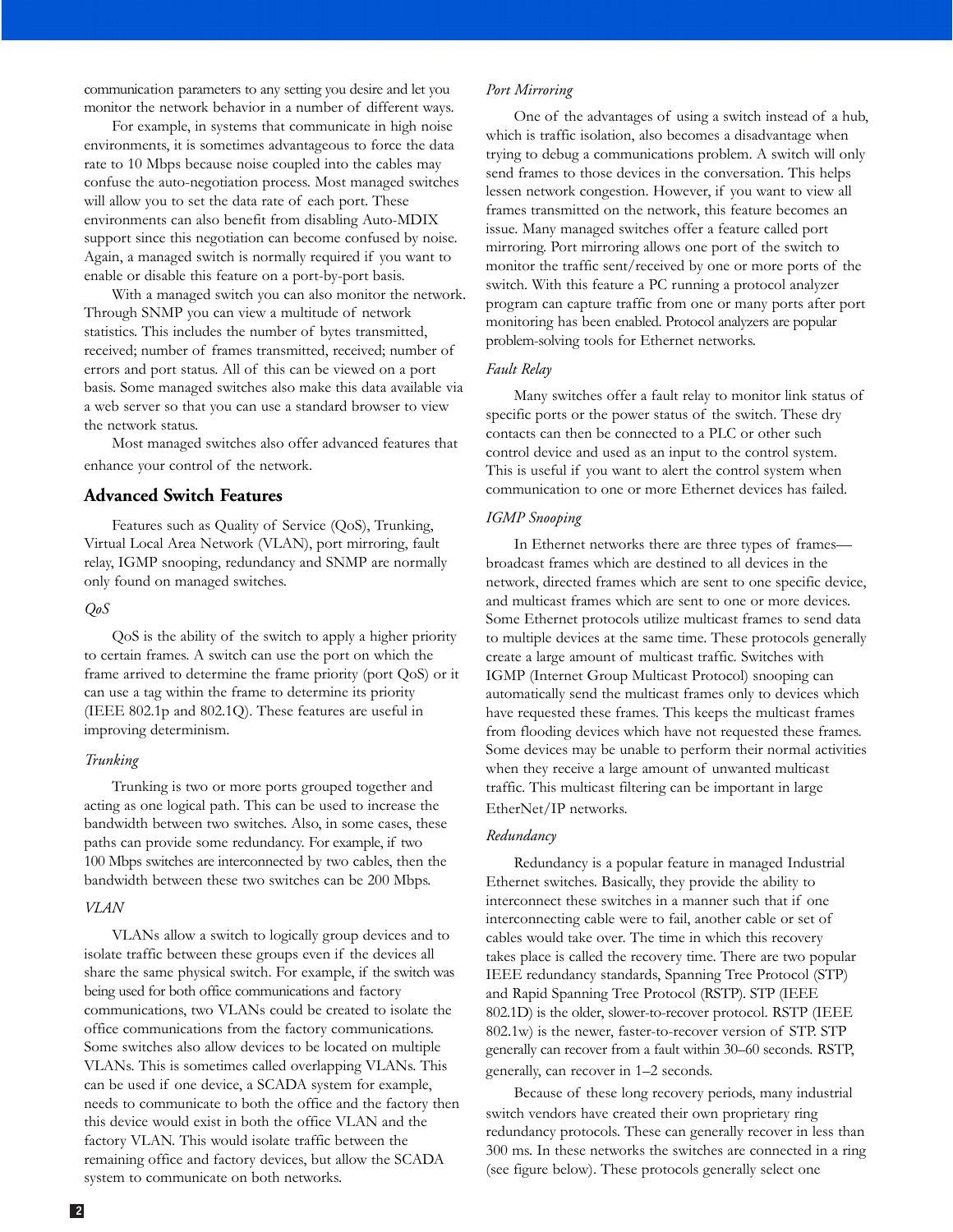switch-to-switch link in the network to be disabled. This is the backup link. When another switch-to-switch link fails the backup link is enabled, thus repairing the network.

## *STP/RSTP vs. Proprietary Ring*

Each redundancy method has its advantages and its disadvantages. STP and RSTP can be wired in a ring or in just about any configuration imaginable. There are several vendors selling STP and RSTP-compatible switches. STP/RSTP networks, however, are generally slower to recover then proprietary ring networks. Proprietary Ring protocols must be wired in a ring or in several rings and all switches in the ring must come from the same vendor. Also STP/RSTP networks can provide faster recovery times if you utilize a mesh network. This requires three connections between switches, while the ring network only requires two. You should consult your switch vendor for their network recovery time.

### *SNMP*

SNMP is the Simple Network Management Protocol that allows network management applications to communicate with a switch in a standardized way and request status information and set configurations. Most switches also support a similar set of management data (MIBs). As most managed switches support this protocol and support similar data, one application can communicate with multiple switches. This allows one application to monitor multiple switches at the same time thus providing a global view of the network. Network management applications provide many features such as the ability to graph data collected from one or many switches, the ability to map the network, the ability to receive error frames from the switches, etc. There are also a few vendors who sell applications which convert SNMP data into OPC data for use in HMI systems.



## **Protocol Required Features**

In some cases industrial equipment vendors or industrial protocols require features only available on managed switches. For example, several EtherNet/IP control vendors recommend the use of switches that support IGMP snooping. Also, your vendor may suggest that your switch supports QoS or VLAN. Consult your equipment vendor for any suggested or required switch features.

# **Environmental Concerns**

This is where Industrial Ethernet switches really differentiate themselves from commercial switches. Industrial Ethernet switches were designed for environments that are not favorable to commercial switches. This can include environments with temperature extremes, high vibration and severe electrical noise. As commercial environments are generally room temperature, most commercial switches are designed for a very small temperature range. Also, some commercial switches use fans to help in cooling. This could be a problem in many industrial environments due to dust that could accumulate in the fans and the low MTBF of most fans. Commercial switches also expect to be in a low electrical noise environment. This is not the case in many industrial environments. Commercial switches are designed to meet commercial or office EMC requirements while most Industrial Ethernet switches are designed to meet the more stringent industrial EMC requirements.

Environmental concerns can also be as simple as mounting and power supply issues. Most commercial switches are designed for 19-inch rack mounting or table top mounting, but this usually is not acceptable for many industrial environments. Normally these environments utilize DIN-rail mounting or panel mounting. Also, many commercial switches utilize a wall-mount power supply. These are generally hard to install in industrial settings, and they can be problematic in high-vibration environments where vibrations can dislodge them from standard electrical outlets.

## **Future-Proofing**

How do you future-proof a system? Let's say, for example, a small system was put together using an unmanaged switch. Initially, this may be an acceptable situation. However, as more Ethernet devices are added, the system becomes more complex and the need for a managed switch may become more apparent. Having a managed switch in place initially may help future-proof your system so as more devices are added, you will retain the ability to fully control and monitor your network. Also, as you add Ethernet devices you may find that QoS can be useful to help prioritize the frames due to the increased traffic load of your network. You may also want to utilize VLANs to help isolate devices due to the increased number of Ethernet devices on your network.

In the future, Ethernet protocols may require QoS standards such as 802.1p/802.1Q to help achieve higher priority for frames traveling on the network. VLANs can be used to isolate devices which may be sensitive to the higher levels of traffic as the network grows in size. Having a switch with these features now helps to future-proof your system.

If you are considering moving to EtherNet/IP networks in the future, it might make sense to use a switch that supports IGMP snooping. It is possible that the initial system is small and isolated from other networks and does not require the use of IGMP snooping, however, later it may become desirable to interconnect this system to the company network. At this point, without IGMP snooping, you may have a large amount of multicast traffic being sent to the company network. A switch with IGMP snooping could help